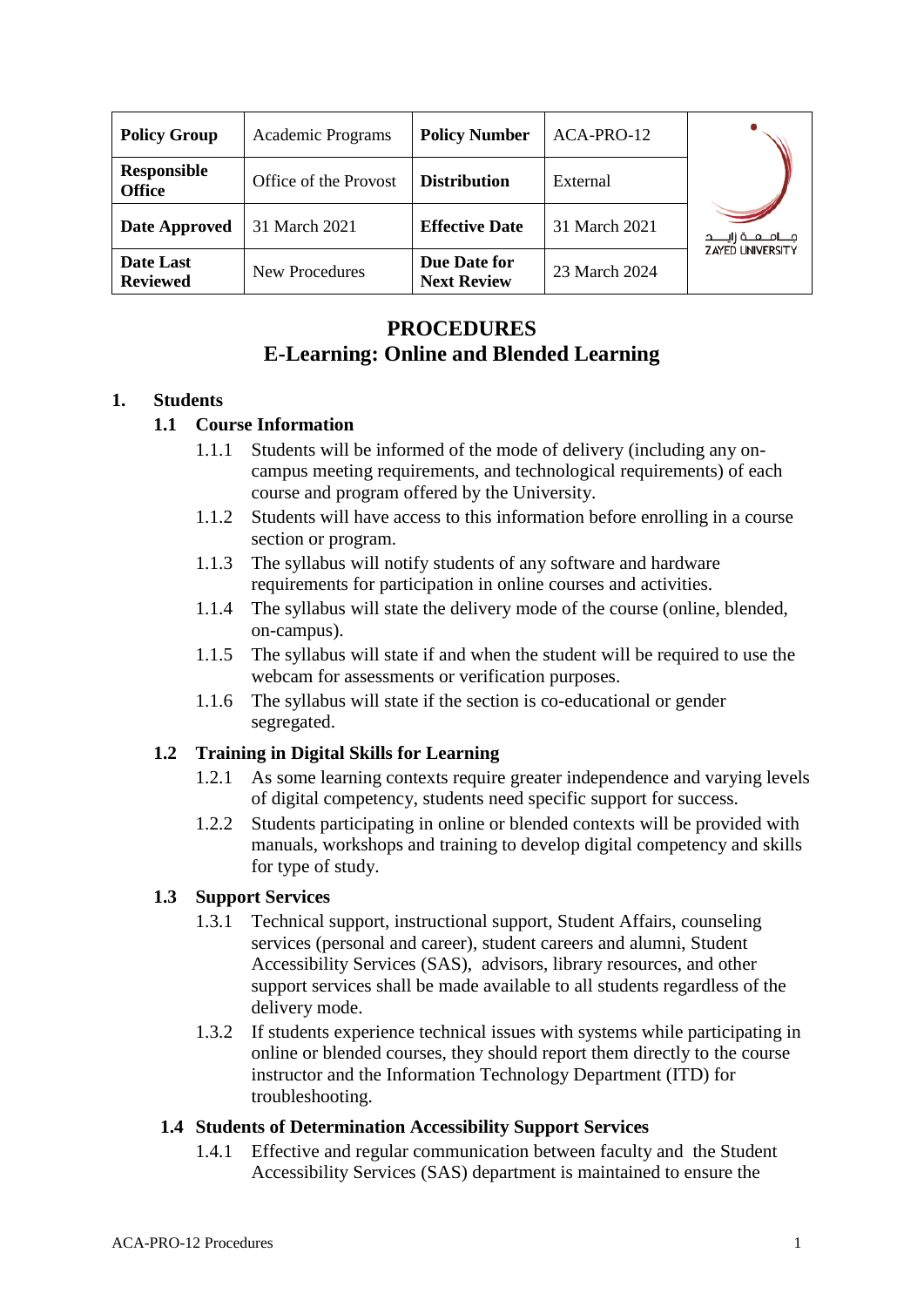provision of accessibility services and guarantee support services to Students of Determination.

1.4.2 Students of Determination accommodation requires an interactive process between students of determination, faculty and SAS. Students adhere to the same university processes and procedures when seeking accommodations through SAS, regardless of delivery mode.

## **1.5 Privacy**

- 1.5.1 Students may be required to use their webcams for verification for assessment purposes.
- 1.5.2 Students should be informed at the beginning of a class if it will be recorded. Video recordings should be securely stored and accessed only by course members and the faculty instructor.

## **1.6 Student Records**

- 1.6.1 Student records from courses in all delivery modes shall be managed in accordance with the usual approved policies and procedures
- 1.6.2 ITD and the Registrar's Office will regularly review the security and integrity of student records and online learning platforms, and upgrade information security practices as necessary to ensure that faculty and students can interact in a safe and secure online environment.
- 1.6.3 Unless by prior arrangement with the college dean, the Zayed University learning management system will be used for courses, and student grade records will be maintained in the official system.

## **2. Program/Course Development and Quality Assurance**

## **2.1 Program or Course Approval**

Programs and courses and must be approved before they can be scheduled as online or blended as outlined in the policy.

### **2.2 Program Review**

Academic programs delivered in online or blended modes will be assessed at regular intervals using the same procedures as on-campus courses

### **2.3 Course Development and Approval**

- 2.3.1 A course planning template that covers responsibilities and milestones for developing and teaching an online or blended course will be completed for all new or redesigned courses.
- 2.3.2 ZU adheres to non-discrimination through reasonable adjustments of polices, practices and procedures to offer access and avoid discrimination on the basis of disability. In doing so, ZU follows guidelines regarding the design and development of blended and online courses in a format that offers equitable access to the opportunities and the benefits afforded by technology-based courses. ZU strives to provide electronic and information technology developed, maintained, or procured for the its online programs that is accessible to students of determination.

## **2.4 Course Design Quality Review**

2.4.1 As new or re-designed online or blended courses are developed the Specific Review Standards from the Quality Matters (QM) Higher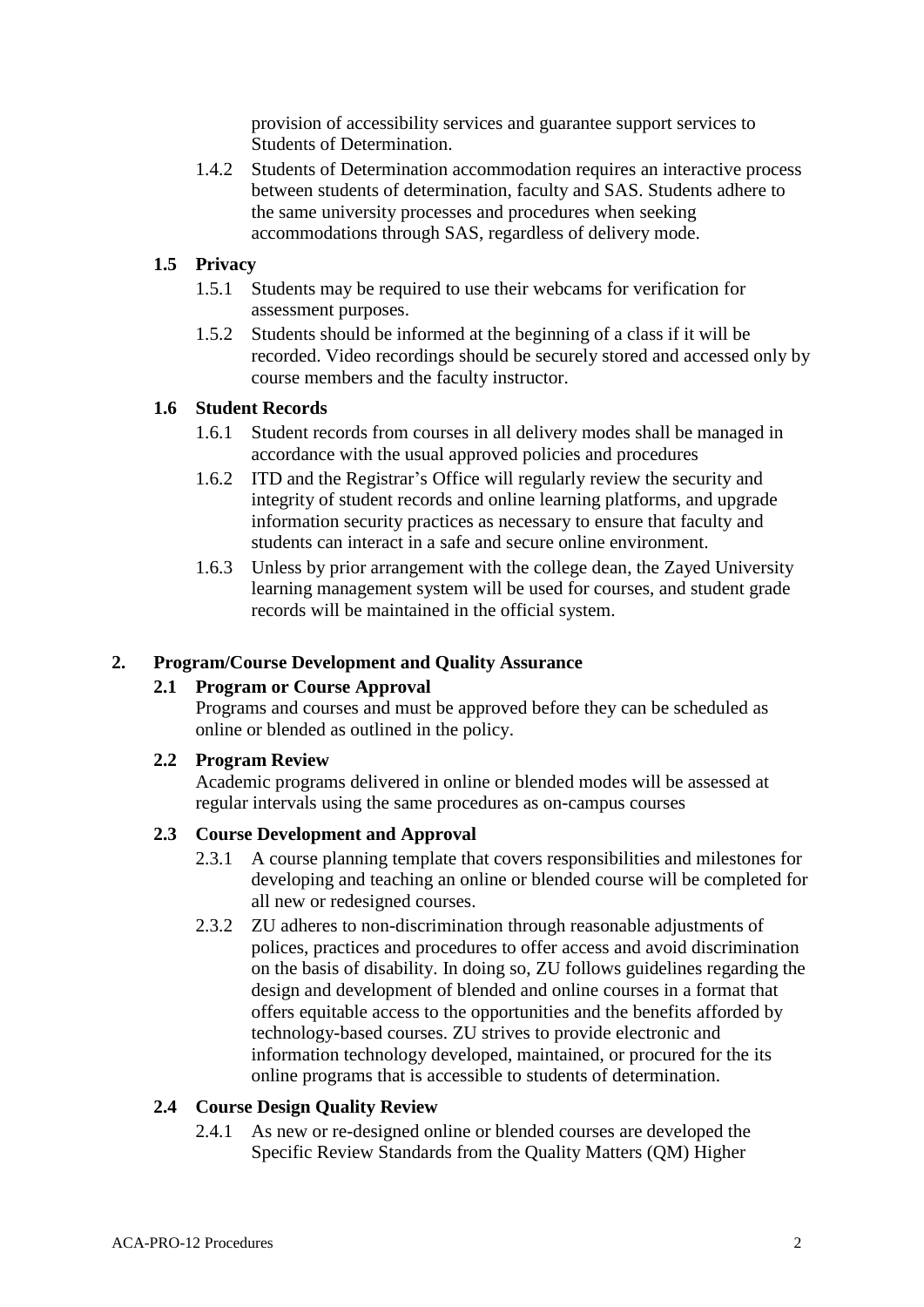Education Rubric can be used to self-assess the course quality. It reviews 4 aspects of the course:

- Course syllabus
- Instructional materials
- Learning outcomes
- Assessment and measurement
- 2.4.2 The QM rubric can also be used by academic administrators and the Curriculum Review University Standing Committee (CRUSC) as an additional tool for reviewing online or blended course quality.

## **2.5 Student Evaluation of Online Courses**

- 2.5.1 Students will be given the opportuntity to complete the Student Evaluation of the Learning Environment (SELE) form for the specific mode of delivery (online or blended).
- 2.5.2 The forms should be fully accessible to all students.

## **3. Program/Course Delivery**

## **3.1 Scheduling and Enrollment**

- 3.1.1 After courses or programs have been approved, the chair schedules the appropriate number of sections as online or blended mode.
- 3.1.2 Registration and enrollment for an online and blended course shall follow the same process as on-campus courses. Students must be advised of the delivery mode at the time of registration.

### **3.2 Class Size and Composition**

- 3.2.1 It is imperative to retain appropriate class sizes in order to maintain interaction between faculty and students and to allow for feedback to students about their progress. Class size recommendations should be the same for all delivery modes.
- 3.2.2 Class sizes for online and blended courses in some cases, such as courses needing significant interaction between faculty and student, may require a lower number of students for every instructor.
- 3.2.3 In some cases teaching assistant(s) may be assigned to support the instructor to ensure student participation and learning.

### **3.3 Verification of Student Identity**

Faculty will verify student identity by comparing the student webcam photo in assessment proctoring systems with the image in the student record.

### **3.4 Attendance**

3.4.1 Guidelines for undergraduate attendance should be adhered to.

- 3.4.2 In addition, online and blended class attendance can be taken based on:
	- a) Student attendance and active participation in scheduled synchronous sessions (via webinar technology e.g. Zoom).
	- b) Student active participation and completion of appropriate assigned asynchronous learning activities.

### **3.5 Assessment and Academic Integrity**

3.5.1 Students are expected to submit assessment tasks that demonstrate their own work.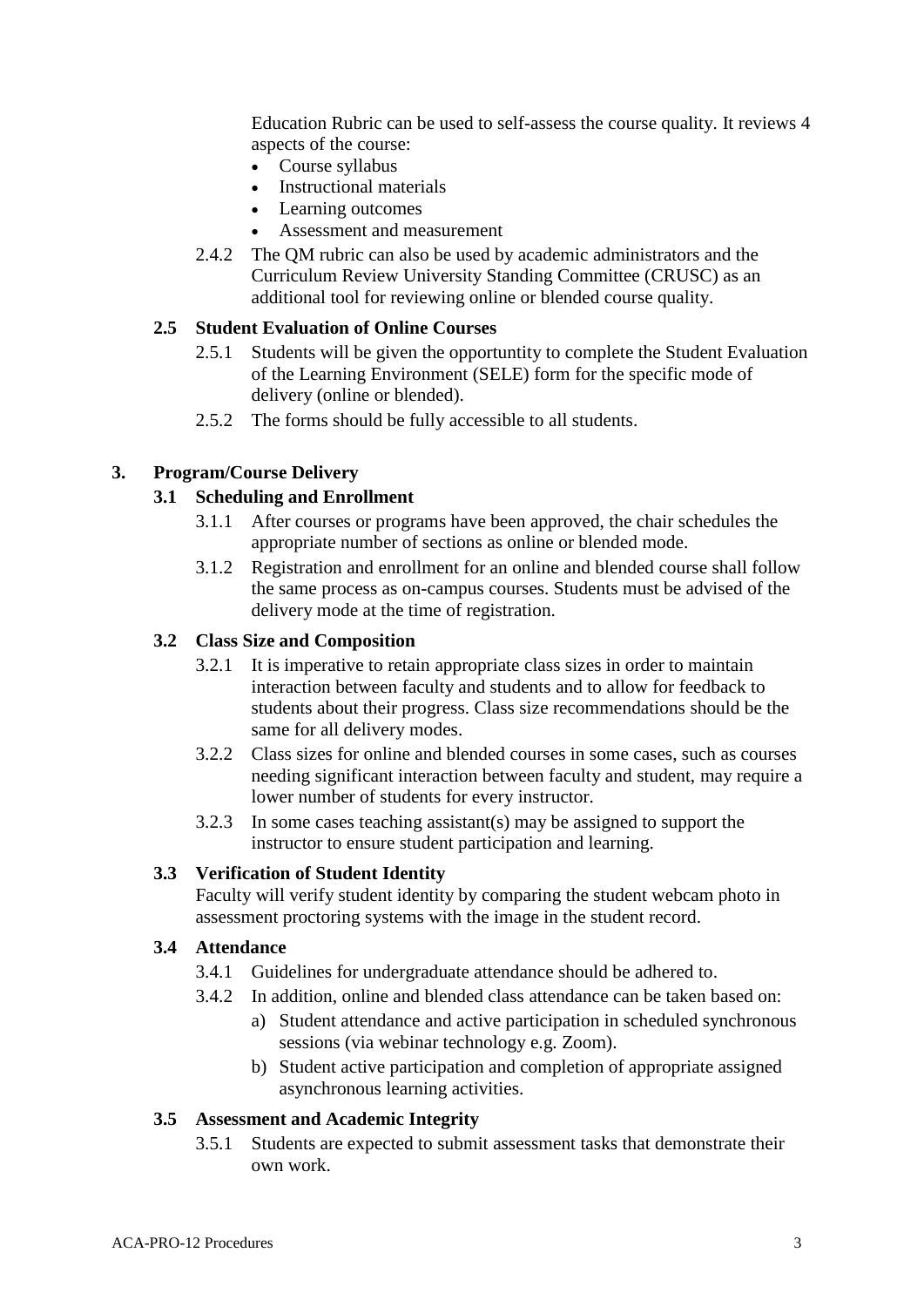- 3.5.2 Faculty teaching in online or blended courses should brief students on academic integrity at the beginning of each course and refer to the Zayed University Honor Code.
- 3.5.3 Faculty should design assessment tasks that are equivalent rigor to the oncampus course but also support the unique challenges of academic integrity in an online environment. Preferrably assessment tasks should be planned to be taken as open-book assessments or vivas. No publisher test banks may be utilized.
- 3.5.4 Faculty should use university provided tools to support academic integrity, such as plagiarism detection tools (e.g. SafeAssign) to check for originality in written assignments, and online proctoring software (e.g. Respondus Monitor) for online tests and exams.
- 3.5.5 The evaluation mode of students of determination should be based on SAS examination recommendations that are provided by SAS based on each individual student need, taking into account available assistive technology and means.

## **3.6 Appeals**

- 3.6.1 Academic appeals follow existing university policy.
- 3.6.2 If the student is appealing because of a technical issue, they need to have officially reported the issue to ITD and include the records of the report as evidence in the appeal. There needs to be a demonstrated and sustained effort to resolve the problem during the teaching period.

## **4. Faculty (Teaching)**

## **4.1 Faculty Qualifications**

- 4.1.1 Any full-time or adjunct faculty teaching in online or blended courses or programs should satisfy the usual credentialing requirements. In addition, the university will offer specialized training for faculty in order to prepare them to successfully teach their courses online.
- 4.1.2 The Department Chair and Dean may require additional specific professional development for a faculty member to teach or develop courses in online or blended programs.

## **4.2 Faculty Workload**

- 4.2.1 Online or blended courses are part of the faculty member's regular teaching load, with the same workload credit as on-campus courses.
- 4.2.2 Faculty members may be assigned additional workload credit for the design and development of an online or blended offering mode with the recommendation of the Dean and approval of the Provost.

## **4.3 Presence and Office Hours**

- 4.3.1 Faculty presence is an integral component of quality instruction and a leading indicator of student satisfaction.
- 4.3.2 Faculty must make clear to students in online or blended courses the days and times that students can expect the instructor to be active or present in the course, as well as the method of holding office hours listed in the syllabus.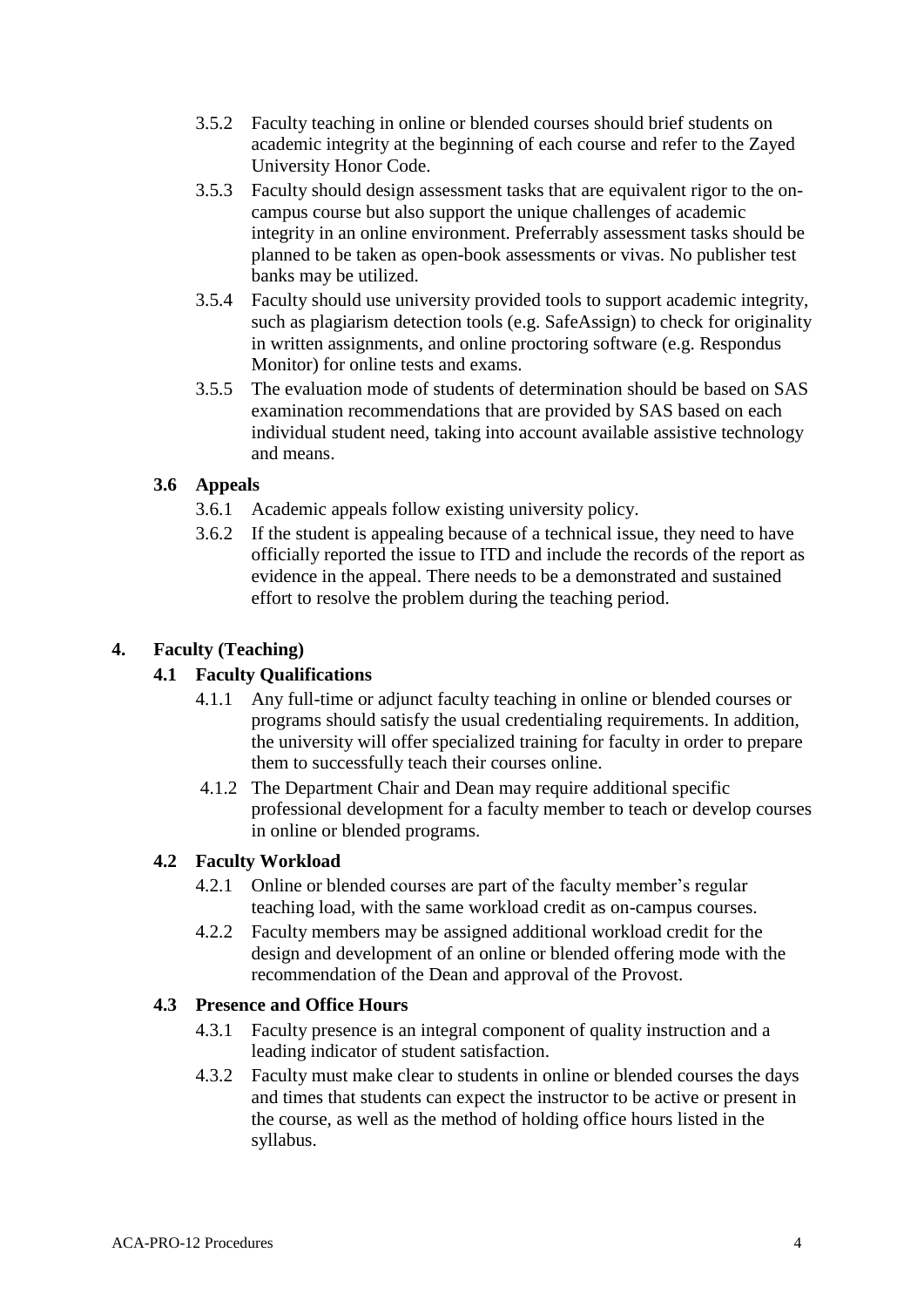- 4.3.3 Online or blended courses must meet the institution's usual required number of office hours.
- 4.3.4 Faculty must specify their expected response time to student queries, usually within two (2) working days, in their syllabus.

## **4.4 Advising**

- 4.4.1 Advising of students enrolled in blended or online programs will be done with online tools.
- 4.4.2 Faculty are provided with the necessary online tools to maintain contact with their students for advising purposes.
- 4.4.3 Faculty will provide their online availability to their advisees.

## **4.5 Faculty Evaluation**

- 4.5.1 Faculty evaluation will be in accordance with standard university practice.
- 4.5.2 Chairs and Deans will take into consideration the different norms and standards for student evaluation scores for online and blended delivery modes.
- 4.5.3 The Office of Institutional Research will split online, blended and oncampus delivery modes in its aggregated student evaluation reporting.

## **4.6 Ownership of Materials and Copyright**

- 4.6.1 Zayed University has a commitment to comply with all pertinent copyright laws in accordance with internationally accepted principles of educational fair use.
- 4.6.2 Common copyright practice concerning materials held in the ZU library is followed.
- 4.6.3 Online and blended course material produced by faculty is considered instructional work product and is owned by the creator and university.

## **5. Resources to Support Online and Blended Learning**

## **5.1 Library**

- 5.1.1 Adequate and relevant online resources are made available by the library with the university budgetary support to meet the demands of online and blended learning.
- 5.1.2 The ZU library provides effective online services to guide students through learning processes, including online access to e-books, journal articles and other electronic resources subscribed to by the library.
- 5.1.3 These are accessible anytime anywhere by students and faculty to meet their teaching, learning and research needs.

## **5.2 Learning Management System (LMS)**

- 5.2.1 Unless by prior arrangement with the College Dean, the Zayed University learning management system will be used for courses, and student grade records will be maintained in the official system.
- 5.2.2 The CEI and ITD will provide technical support for all online and blended course instructors and students.
- 5.2.3 ITD will conduct a periodic review of the LMS to ensure the confidentiality, integrity and availability of the information stored on the platform.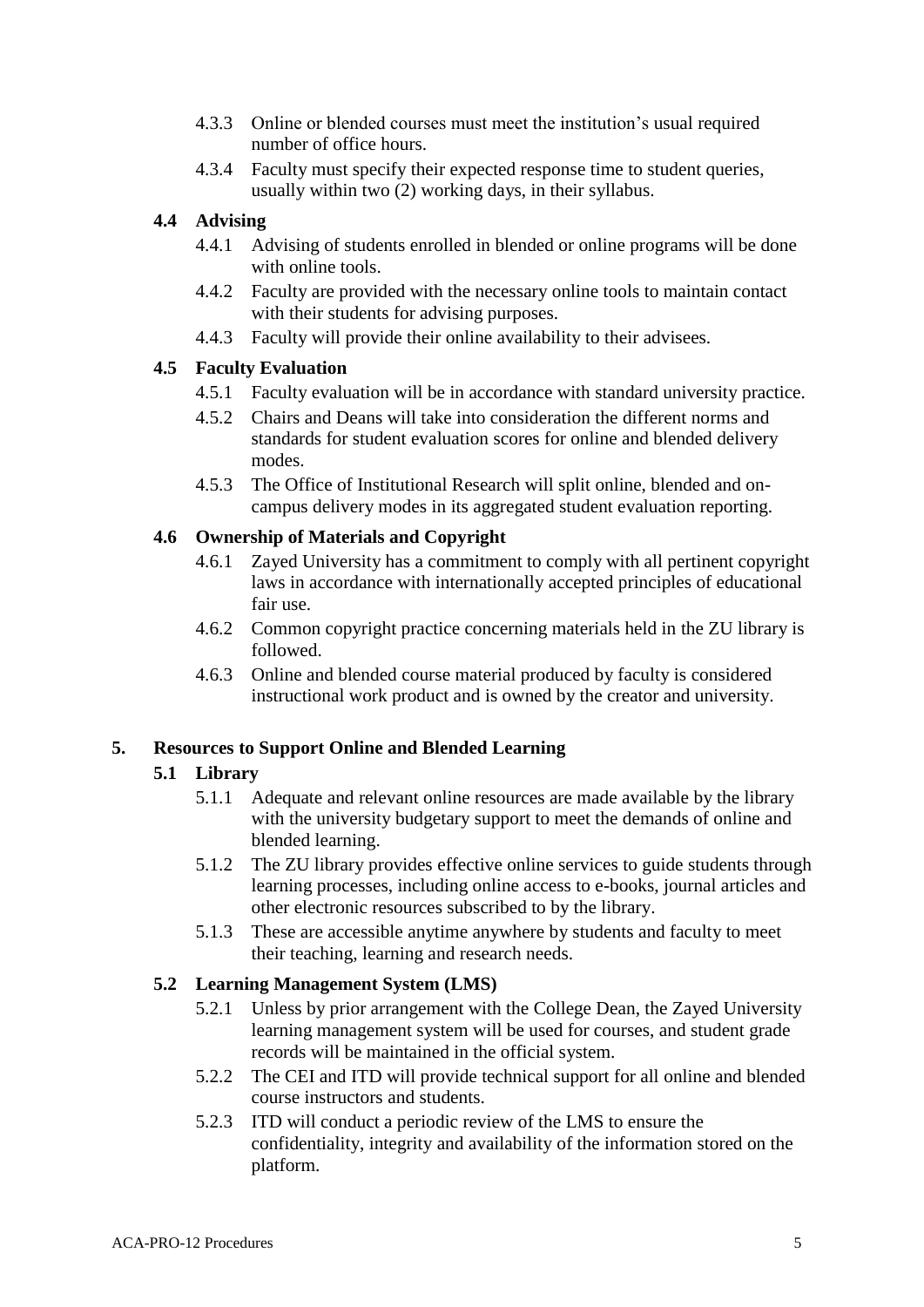## **5.3 Digital Tools**

- 5.3.1 ZU will provide access to digital tools for faculty to use to facilitate synchronous and asynchronous learning.
- 5.3.2 Synchronous digital tools allow realtime teacher/student interaction across different geographical contexts (e.g. interactive videoconferencing, online chat).
- 5.3.3 Asynchronous digital tools allow anytime or specified-time engagement by students to complete tasks and learn at their own pace (e.g. discussion boards, blogs, journals).
- 5.3.4 Faculty may employ other digital tools to support collaborative learning in their online or blended course, as long the tool is properly licenced.
- 5.3.5 ITD and CEI will evaluate options for digital tools to ensure they are providing faculty and students with the most appropriate platform in terms of functionalities and performance.
- 5.3.6 Faculty can also choose from other high quality interactive tools to support student interaction and learning that are accessible to all students inclusive of Students of Determination. SAS will provide information on the accessiblity features on chosen tools.

## **5.4 Hardware and Software Support**

- 5.4.1 Faculty and students are responsible for their own off-campus internet connections.
- 5.4.2 ITD provides onsite and remote technical support, services and technical resources to ZU employees and students.
- 5.4.3 ZU has dedicated internet bandwidth available to host the online environment which is actively monitored during the teaching hours.
- 5.4.4 The Remote Desktop Service is available for employees and students to support online access for student labs.

## **5.5 Accessibility Standards**

- 5.5.1 ZU strives to adhere to and assure delivery is accurate, in an appropriate accessible format for Students of Determination and in sufficient time to make the same use of the content or software.
- 5.5.2 The LMS and digital tools such as conferencing should be accessible to all students.
- 5.5.3 Online courses should be developed and maintained in conformance with the Web Content Accessibility Guidelines-Version 2.

## **6. Faculty (Development)**

## **6.1 Preparation for Online Delivery**

- 6.1.1 As online and blended learning contexts require varying levels of digital competency, faculty may need specific support and development for success.
- 6.1.2 All faculty engaging in designing and developing, instructing and facilitating, and/or reviewing and evaluating online or blended courses should evaluate their digital competency to guide their professional development plans.